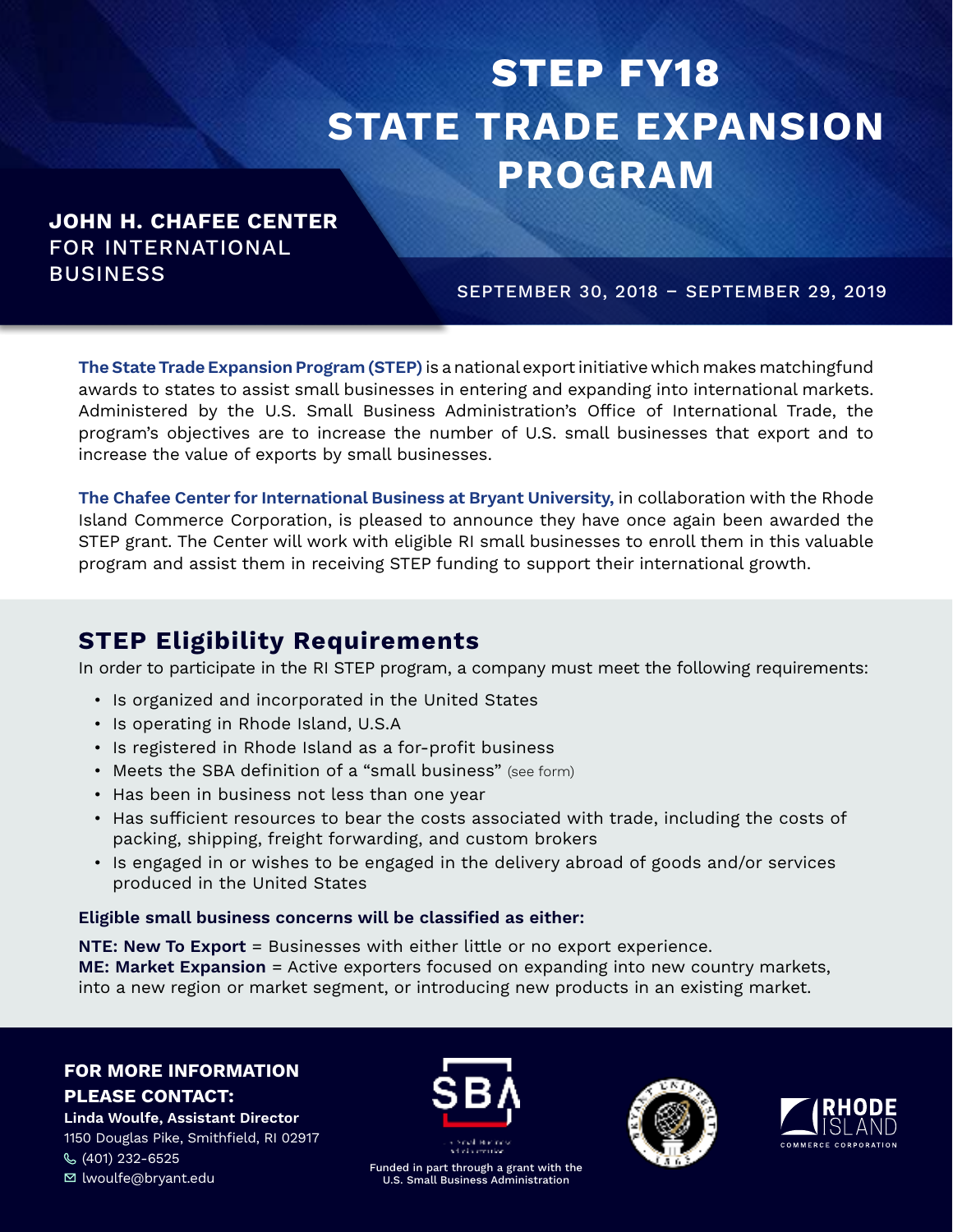# **STEP FY18**

## **Match-Fund Award Opportunities**

Eligible RI companies may apply for financial assistance for specific activities designed to support export growth. All requests for financial assistance must be pre-approved prior to the start of the activity and areavailable on a reimbursement basis, subject to completion of the approved project and submission of all required materials. Requests for Approval are reviewed on a first-come, first served basis while funding is available. All proposed projects and activities must take place between September 30, 2018 and September 29, 2019 to be eligible for funding under this grant.

#### **In order to apply for STEP funding a company must:**

- Meet the criteria for participation in the Rhode Island STEP grant.
- Complete the STEP enrollment forms (STEP Self Representation Form & STEP Business Profile).
- Once enrolled, complete a STEP Request for Approval.

#### **Requirements for consideration for funding:**

- The project or activity must meet the criteria for eligible activities as defined below.
- The company must be able to show how the activity supports the company's export strategy, either through entry into a new country market, entry into a new market or market segment, or introduction of a new product line into an existing market.
- The company must show how this activity will increase in export sales, with a projected ROI.
- The company must be able to demonstrate an ability to effectively execute the project.
- The product or service being exported must be of U.S. origin or have at least 51% U.S. content.
- The company is able to share in the cost of the activity as shown by the total project budget.
- All requests require an estimated budget with quotes or other information to justify expenses.
- Requests must reflect the normal, standard costs for the project or activity.
- Assistance will not be awarded to repeat projects or activities within a 3 year period without clear justification on how this activity is a priority for export expansion with an appropriate ROI.

All **Requests for Approval** will be reviewed by the Selection Committee, taking into consideration the potential to result in increased export sales, the company's ability to execute and the projected ROI. For companies that have received previous STEP support, their past efforts will also be taken into consideration, including their response to the quarterly Data Collection request to provide updated sales results for previous STEP funded activities.

STEP is focused on assisting eligible small companies to become exporters, if they are not already exporting or have limited export experience. Additionally its goal is to help existing exporters expand their international presence through **new market entry** and the **launch of new product lines**. However, it is not the intent of the STEP grant that companies become dependent on receiving federal STEP funds and companies are encouraged to graduate from the STEP program after a reasonable duration.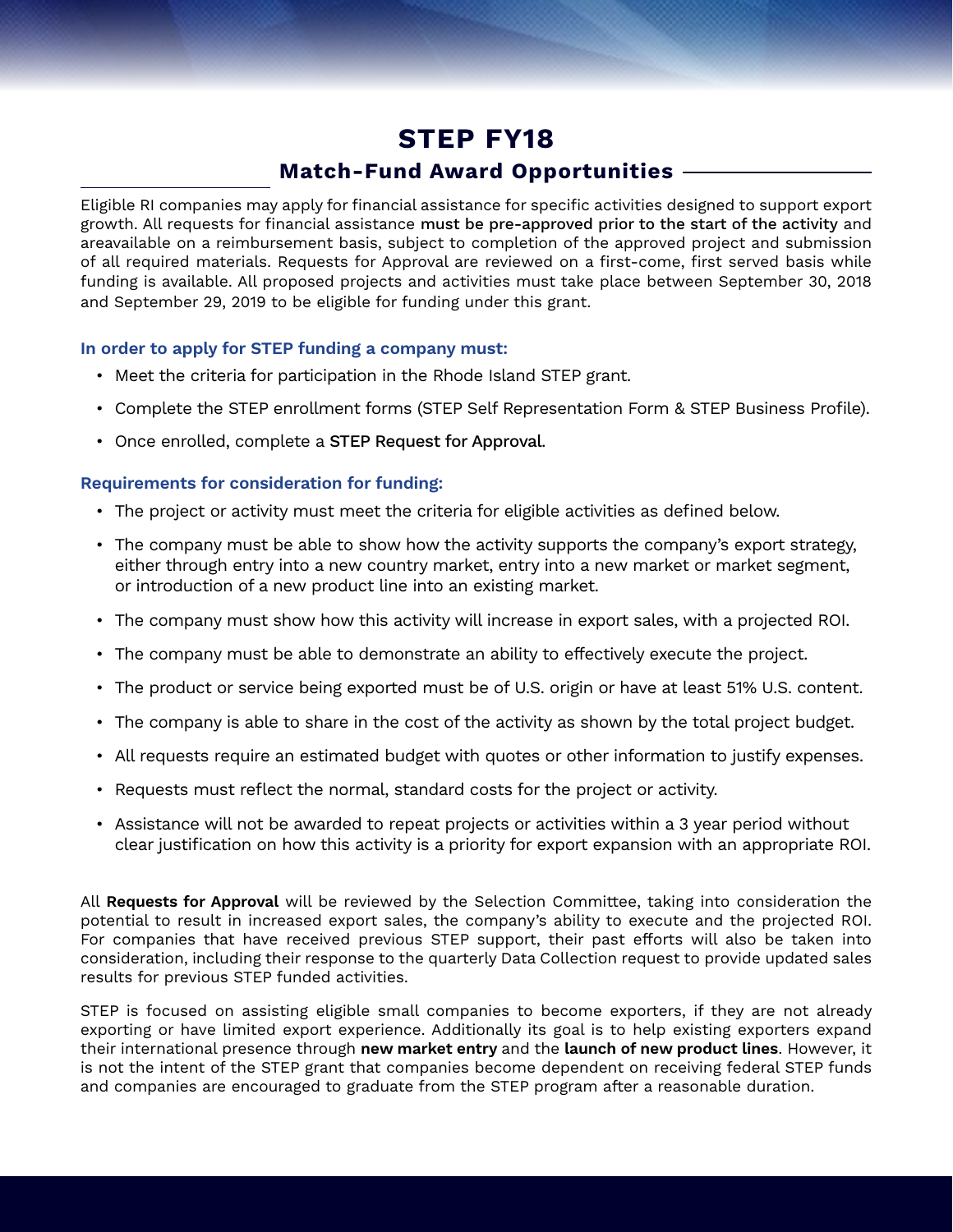# **STEP FY18**

# **Eligible Activities**

#### **Eligibility period: Activities must take place between September 30, 2018 and September 29, 2019**

#### **Rhode Island Sponsored International Trade Events**

Rhode Island led Trade Missions and sponsored trade shows Up to 100% Reimbursement for specific activities related to each event STEP funding may also be used to cover participation in certain state-led activities at no, or reduced, cost

#### **U.S. Department of Commerce Programs**

U.S. Commercial Service Programs: Gold Key, IPS, Single Company Promotion, etc. Up to 75% reimbursement. Maximum Reimbursement: \$1,200 per project

#### **Websites: Translation, Search Engine Optimization and Foreign Market Localization**

Up to 75% reimbursement. Maximum Reimbursement \$3,000 per company per grant period

#### **Design of International Marketing Media**

Design of marketing media to promote eligible products and services to strengthen export sales potential and the ability to reach target audiences, and /or expand export market opportunities using any of the following:

Brochures • Websites • Newspapers • Posters • Social Media Platforms • Billboards

Branding and Advertising • Advertisements in international magazines

Up to 75% reimbursement. Maximum Reimbursement \$3000 per company per grant period

#### **International Trade Show Exhibits (Foreign)**

Standard booth registration fees, booth furnishings, signage, electricity, etc. (Shipping of samples is allowed, with a maximum annual reimbursement at 75% of \$2,000 per company.) Up to 75% Reimbursement. Maximum Reimbursement: \$7500 per event

#### **International Trade Show Exhibits (Domestic)**

Funding for exhibiting at an international trade event held in the USA is allowed providing the following conditions are met:

- Company gives first consideration to U.S. Department of Commerce International Buyers Program (IBP) shows (https://2016.export.gov/ibp/index.asp)
- Company provides an international strategy for exhibiting at a specific domestic trade show
- Company provides justification that the event will help support new export business opportunities, to include number of foreign buyers present, presence of a foreign buying delegation, number of foreign countries typically represented, and the international status of the event
- Company agrees to provide a list of matchmaking activities completed and international leads obtained at the event as part of the requirement for reimbursement Up to 75% reimbursement. Maximum Reimbursement: For Domestic Shows: \$5000 per event

#### **LIMIT ONE DOMESTIC SHOW PER COMPANY PER GRANT PERIOD**